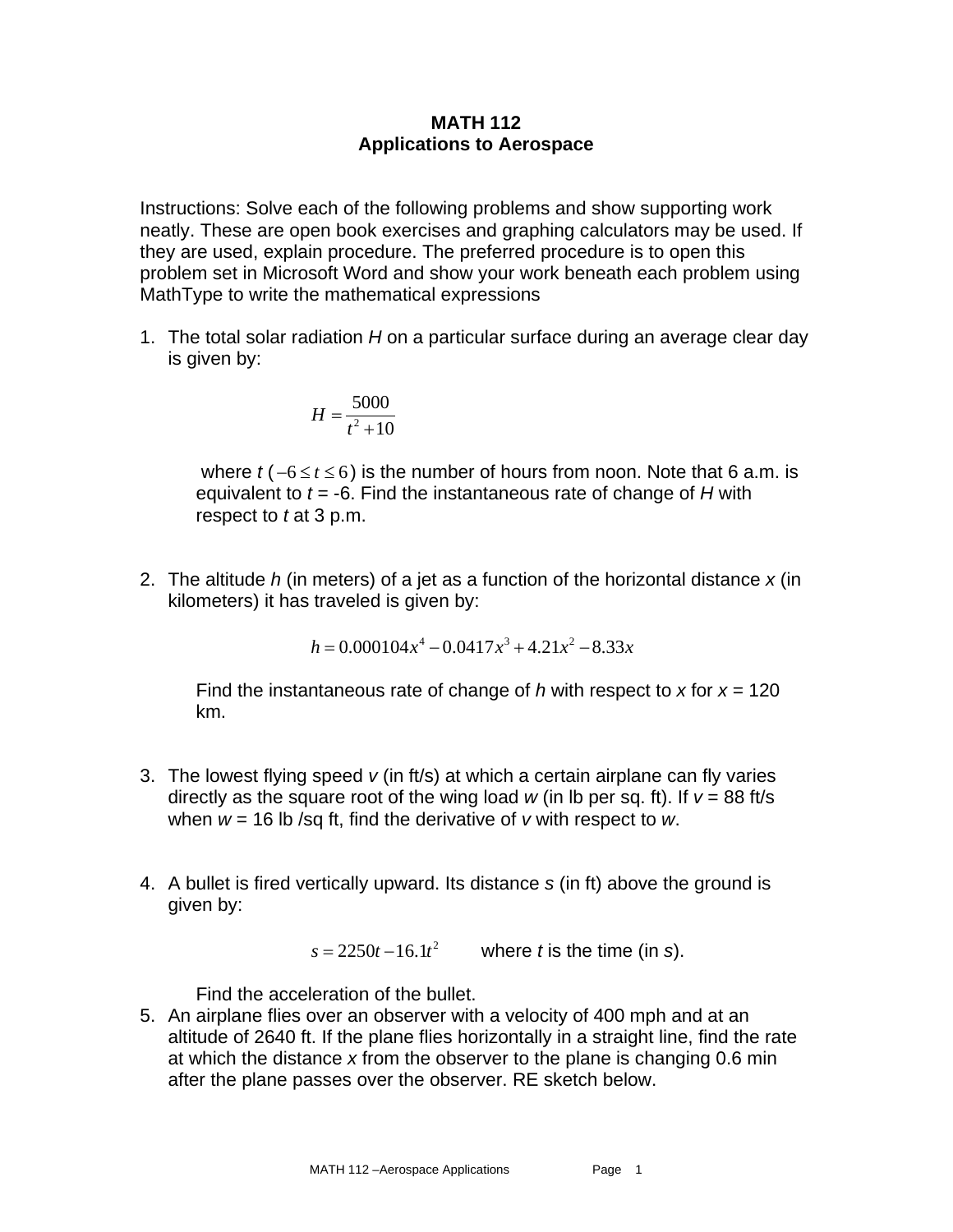

6. The power supply *P* (in watts) in a satellite is given by:

$$
P=100e^{-0.005t}
$$

where *t* is measured in days. Find the time rate of change of power after 100 days.

7. A meteorologist sketched the path of the jet stream on a map of the northern U.S. and southern Canada on which all latitudes were parallel and all longitudes were parallel and equally spaced. A computer analysis showed this path to be given by:

$$
y = (6.0e^{-0.020x})(\sin 0.20x)
$$
 where  $0 \le x \le 60$ 

The origin is  $125.0^{\circ}W, 45.0^{\circ}N$  and the point (60,0) is 65.0°W, 45.0°N.

Find the locations of the maximum and minimum latitudes of the jet stream between  $65^{\circ}W$  and  $125^{\circ}W$  for that day.

8. A missile is launched and travels along a path that can be represented by:

$$
y = \sqrt{x}
$$

A radar tracking station is located 2 km directly behind the launch pad. Placing the launch pad at the origin and the radar station at (-2, 0), find the largest angle of elevation required of the radar to track the missile.

9. A space vehicle is launched vertically from the ground such that its velocity *v* (in km/s) is given by: